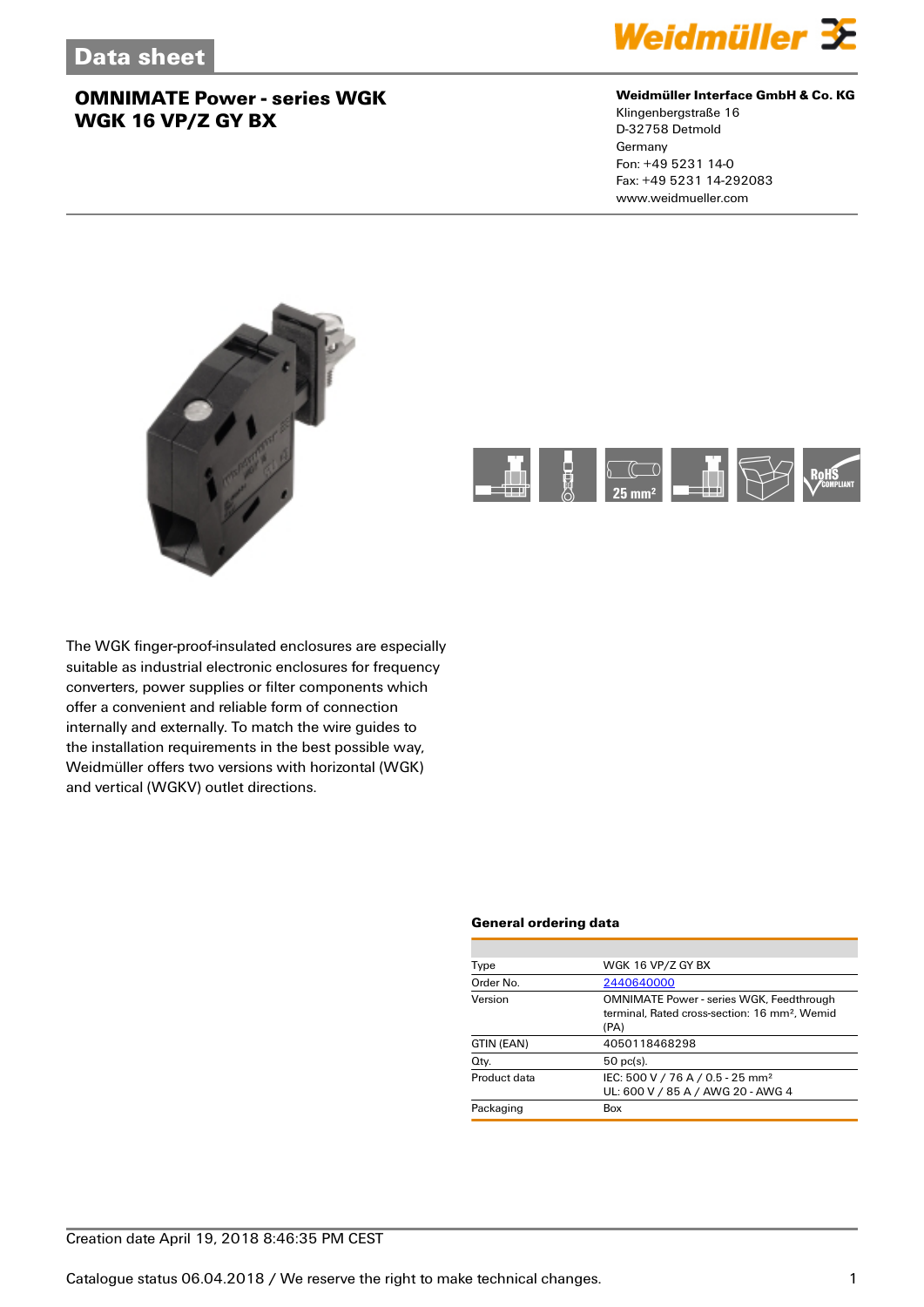## **Technical data**

**Dimensions and weights**



#### **Weidmüller Interface GmbH & Co. KG**

Klingenbergstraße 16 D-32758 Detmold Germany Fon: +49 5231 14-0 Fax: +49 5231 14-292083

| Net weight                                                                   | 25.4 <sub>g</sub>                            |                                                                   |                                      |  |
|------------------------------------------------------------------------------|----------------------------------------------|-------------------------------------------------------------------|--------------------------------------|--|
| <b>System parameters</b>                                                     |                                              |                                                                   |                                      |  |
|                                                                              |                                              |                                                                   |                                      |  |
| Product family                                                               | <b>OMNIMATE Power - series</b><br><b>WGK</b> | Wire connection method                                            | Cable lug: ring cable /<br>spade lug |  |
| Conductor outlet direction                                                   | $180^\circ$                                  | Fitted by customer                                                | Yes                                  |  |
| Screwdriver blade                                                            | $1.0 \times 5.5$                             | Tightening torque, min.                                           | 2 Nm                                 |  |
| Tightening torque, max.                                                      | $2.3$ Nm                                     | Clamping screw                                                    | M 5                                  |  |
| Stripping length                                                             | $16 \text{ mm}$                              | Touch-safe protection acc. to DIN VDE<br>0470                     | <b>IP 20</b>                         |  |
| Material data                                                                |                                              |                                                                   |                                      |  |
|                                                                              |                                              |                                                                   |                                      |  |
| Insulating material                                                          | Wemid (PA)                                   | Colour                                                            | Grey                                 |  |
| Colour chart (similar)                                                       | <b>RAL 7035</b>                              | UL 94 flammability rating                                         | $V-0$                                |  |
| Contact material                                                             | E-Cu                                         | Contact surface                                                   | tinned                               |  |
| Storage temperature, min.                                                    | $-25 °C$                                     | Storage temperature, max.                                         | 55 °C                                |  |
| Max. relative humidity during storage                                        | 80%                                          | Operating temperature, min.                                       | -50 °C                               |  |
| Operating temperature, max.                                                  | 120 °C                                       | Temperature range, installation, min.                             | -25 °C                               |  |
| Temperature range, installation, max.                                        | 120 °C                                       |                                                                   |                                      |  |
| <b>Conductors suitable for connection</b>                                    |                                              |                                                                   |                                      |  |
|                                                                              |                                              |                                                                   |                                      |  |
| Clamping range, min.                                                         | $0.5$ mm <sup>2</sup>                        | Clamping range, max.                                              | $25 \text{ mm}^2$                    |  |
| Wire connection cross section AWG,                                           |                                              | Wire connection cross section AWG.                                |                                      |  |
| min.                                                                         | <b>AWG 20</b>                                | max.                                                              | AWG 4                                |  |
| Solid, min. H05(07) V-U                                                      | $0.5$ mm <sup>2</sup>                        | Solid, max. H05(07) V-U                                           | $16 \text{ mm}^2$                    |  |
| Stranded, min. H07V-R                                                        | $10 \text{ mm}^2$                            | Stranded, max. H07V-R                                             | $25 \text{ mm}^2$                    |  |
| Flexible, min. H05(07) V-K                                                   | $0.5$ mm <sup>2</sup>                        | Flexible, max. H05(07) V-K                                        | $16 \text{ mm}^2$                    |  |
| w. wire end ferrule, DIN 46228 pt 1, min                                     | $0.5$ mm <sup>2</sup>                        | w. wire end ferrule, DIN 46228 pt 1,<br>max.                      | $16 \text{ mm}^2$                    |  |
| Rated data acc. to IEC                                                       |                                              |                                                                   |                                      |  |
|                                                                              |                                              |                                                                   |                                      |  |
| tested acc. to standard                                                      | IEC 60664-1, IEC 61984                       | Rated current, min. no. of poles<br>$(Tu=20^{\circ}C)$            | 76 A                                 |  |
| Rated current, max. no. of poles<br>$(Tu=20^{\circ}C)$                       | 76 A                                         | Rated voltage for surge voltage class /<br>pollution degree III/3 | 500 V                                |  |
| Rated impulse voltage for surge voltage<br>class/ contamination degree III/3 | 6 kV                                         |                                                                   |                                      |  |
| Rated data acc. to CSA                                                       |                                              |                                                                   |                                      |  |
|                                                                              |                                              |                                                                   |                                      |  |
| Rated voltage (Use group B)                                                  | 600 V                                        | Rated voltage (Use group C)                                       | 600 V                                |  |
| Rated current (use group B)                                                  | 85 A                                         | Rated current (use group C)                                       | 85 A                                 |  |
| Wire cross-section, AWG, min.                                                | <b>AWG 20</b>                                | Wire cross-section, AWG, max.                                     | AWG 4                                |  |
|                                                                              |                                              |                                                                   |                                      |  |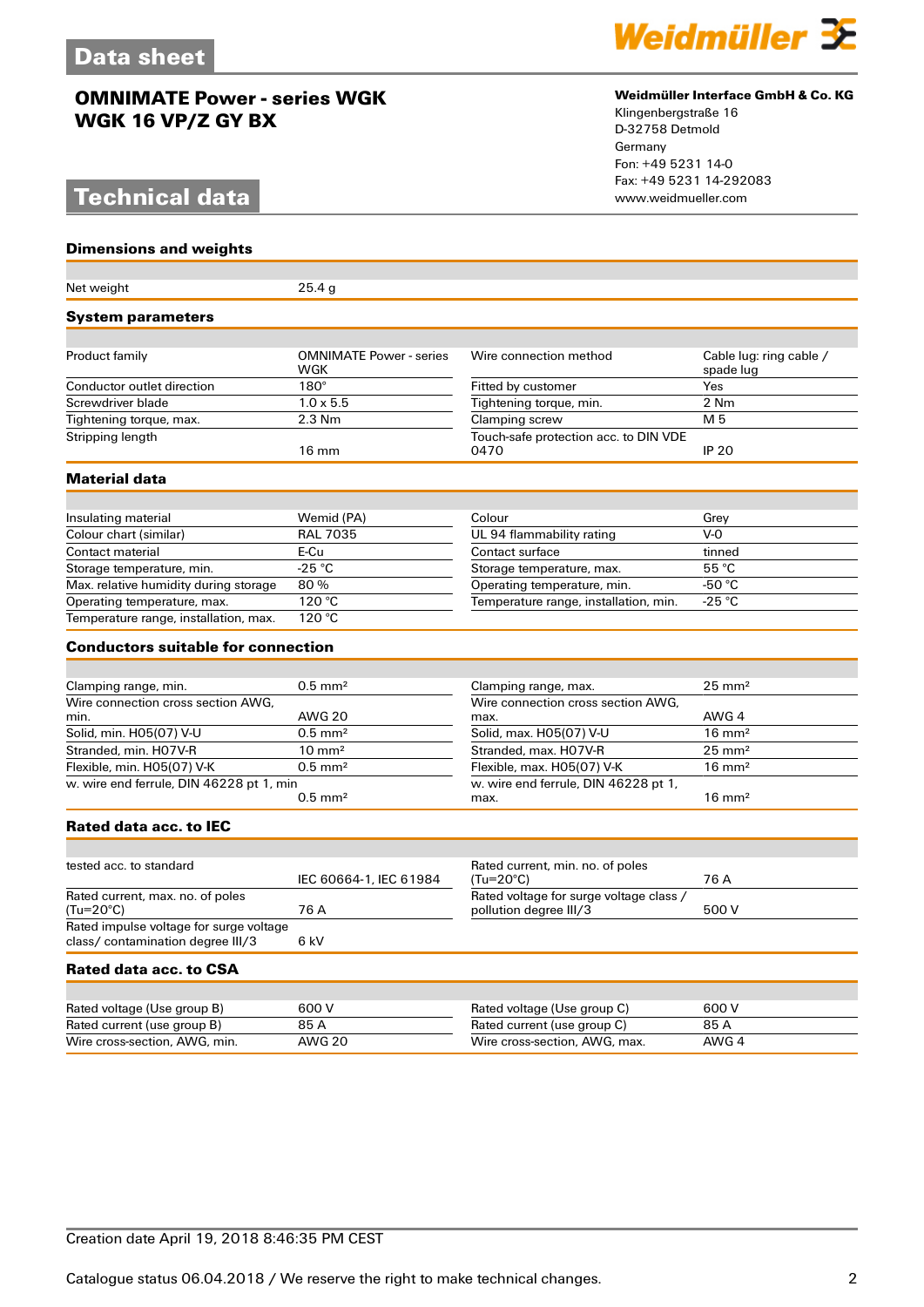# **Technical data**

**Rated data acc. to UL 1059**



#### **Weidmüller Interface GmbH & Co. KG**

Klingenbergstraße 16 D-32758 Detmold Germany Fon: +49 5231 14-0 Fax: +49 5231 14-292083

| Institute (cURus)                              |                                                                                                                                                                                                                                                                                 | Certificate No. (cURus)                                                                                       |             |  |  |
|------------------------------------------------|---------------------------------------------------------------------------------------------------------------------------------------------------------------------------------------------------------------------------------------------------------------------------------|---------------------------------------------------------------------------------------------------------------|-------------|--|--|
|                                                |                                                                                                                                                                                                                                                                                 |                                                                                                               | E60693      |  |  |
| Rated voltage (use group B)                    | 600 V                                                                                                                                                                                                                                                                           | Rated voltage (use group C)                                                                                   | 600 V       |  |  |
| Rated current (use group B)                    | 85 A                                                                                                                                                                                                                                                                            | Rated current (use group C)                                                                                   | 85 A        |  |  |
| Wire cross-section, AWG, min.                  | <b>AWG 20</b>                                                                                                                                                                                                                                                                   | Wire cross-section, AWG, max.                                                                                 | AWG 4       |  |  |
| Reference to approval values                   | Specifications are<br>maximum values, details -<br>see approval certificate.                                                                                                                                                                                                    |                                                                                                               |             |  |  |
| <b>Classifications</b>                         |                                                                                                                                                                                                                                                                                 |                                                                                                               |             |  |  |
|                                                |                                                                                                                                                                                                                                                                                 |                                                                                                               |             |  |  |
| ETIM 6.0                                       | EC001283<br>27-14-11-34                                                                                                                                                                                                                                                         | eClass 6.2                                                                                                    | 27-14-11-34 |  |  |
| eClass 9.1                                     |                                                                                                                                                                                                                                                                                 |                                                                                                               |             |  |  |
| <b>Notes</b>                                   |                                                                                                                                                                                                                                                                                 |                                                                                                               |             |  |  |
| Notes                                          | • Clearance and creepage distances to other components must be devised in accordance with the relevant<br>application standard. This can be achieved in the device by full encapsulation or by the use of additional<br>spacer plates.                                          |                                                                                                               |             |  |  |
|                                                | • Rated data refer only to the component itself. Clearance and creepage distances to other components are to<br>be designed in accordance with the relevant application standards.<br>• Colours: SW = black; GN/YL = green/yellow; GY = grey<br>• Additional colours on request |                                                                                                               |             |  |  |
|                                                |                                                                                                                                                                                                                                                                                 |                                                                                                               |             |  |  |
|                                                |                                                                                                                                                                                                                                                                                 |                                                                                                               |             |  |  |
|                                                | 4 mm = 690 V; metal walls: 4 - 6 mm = 500 V                                                                                                                                                                                                                                     | • WGK: Rated voltage plastic walls: $1 - 6$ mm = 800 V; metal walls: $1 - 2.5$ mm = 800 V; metal walls: 2.5 - |             |  |  |
| <b>Approvals</b>                               |                                                                                                                                                                                                                                                                                 |                                                                                                               |             |  |  |
|                                                |                                                                                                                                                                                                                                                                                 |                                                                                                               |             |  |  |
| Approvals                                      |                                                                                                                                                                                                                                                                                 |                                                                                                               |             |  |  |
| <b>ROHS</b>                                    | Conform                                                                                                                                                                                                                                                                         |                                                                                                               |             |  |  |
| <b>Downloads</b>                               |                                                                                                                                                                                                                                                                                 |                                                                                                               |             |  |  |
|                                                |                                                                                                                                                                                                                                                                                 |                                                                                                               |             |  |  |
| Approval/Certificate/Document of<br>Conformity | <b>Declaration of the Manufacturer</b>                                                                                                                                                                                                                                          |                                                                                                               |             |  |  |
| Brochure/Catalogue                             | <b>FL DRIVES EN</b>                                                                                                                                                                                                                                                             |                                                                                                               |             |  |  |
|                                                | <b>MB DEVICE MANUF. EN</b>                                                                                                                                                                                                                                                      |                                                                                                               |             |  |  |
|                                                | <b>FL DRIVES DE</b>                                                                                                                                                                                                                                                             |                                                                                                               |             |  |  |
|                                                | <b>FL_BASE_STATION_EN</b><br><b>FL ELEVATOR EN</b>                                                                                                                                                                                                                              |                                                                                                               |             |  |  |
|                                                | <b>FL POWER SUPPLY EN</b>                                                                                                                                                                                                                                                       |                                                                                                               |             |  |  |
|                                                | <b>FL 72H SAMPLE SER EN</b>                                                                                                                                                                                                                                                     |                                                                                                               |             |  |  |
|                                                | PO OMNIMATE EN                                                                                                                                                                                                                                                                  |                                                                                                               |             |  |  |

### Creation date April 19, 2018 8:46:35 PM CEST